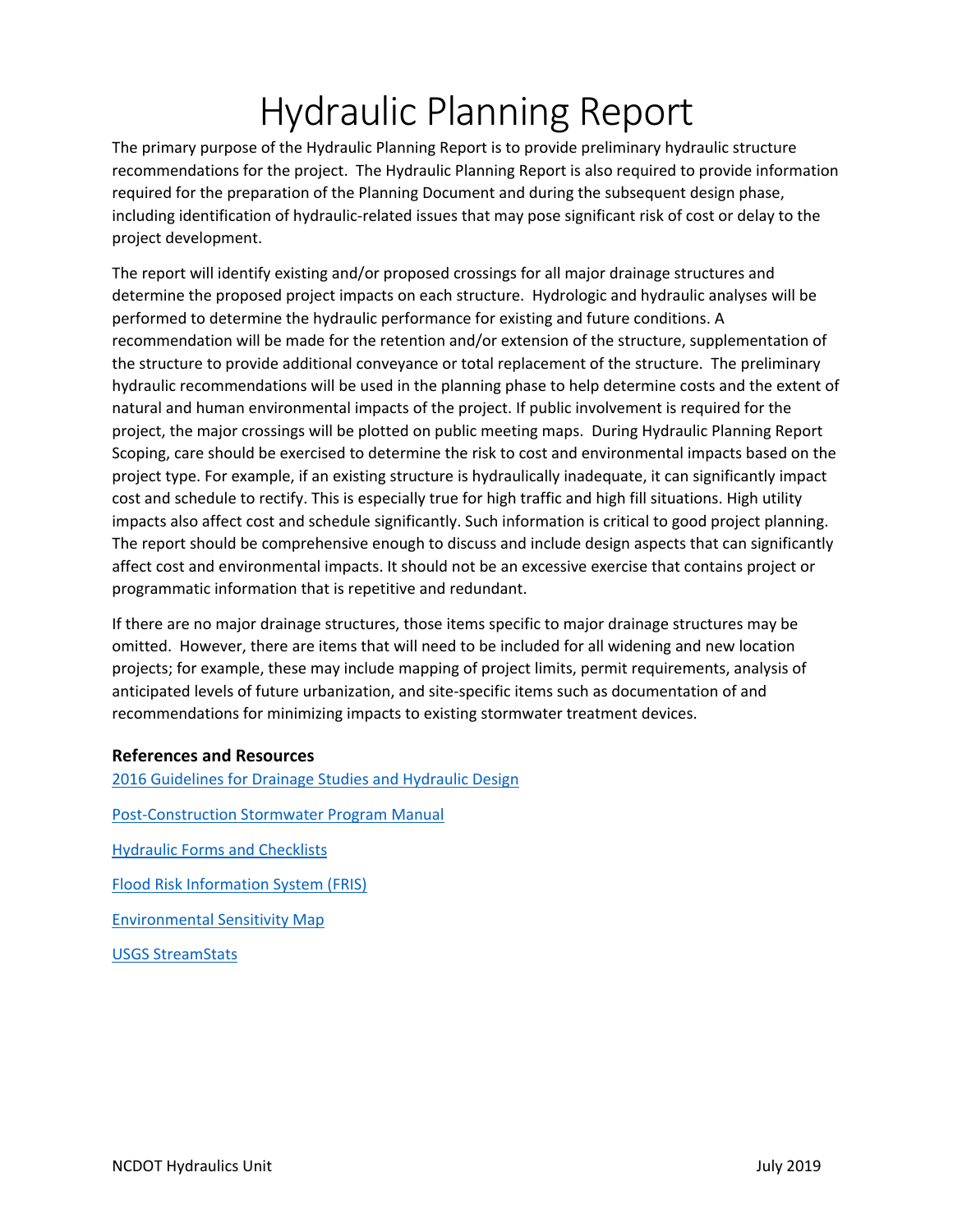# **Scope of Work**

The ENGINEER will prepare a Hydraulic Planning Report for the project. The process for developing the report and the items to include, at a minimum, are specified below. The Report will address the tasks listed below based on the following number of anticipated crossings:

\_\_\_\_\_ major drainage structures.

#### **Task 1.1 - Research/Data Collection**

- a. If available, review NRTR.
- b. Develop list of blue line streams for all major stream crossings. Major stream crossings are defined as one which would require a water way opening of 30 square feet or more. (*2016 Guidelines for Drainage Studies and Hydraulic Design* section 3.3)
- c. Review existing reports/data for existing structures and upstream and downstream structures (Structure Maintenance Unit and NCDOT Hydraulics Unit files).
- d. Determine if there are Scour Reports or accounts of scour at the existing structures.
- e. Determine FEMA involvement at all streams by reviewing community FIS and FIS maps.
	- If applicable, determine if effective hydraulic model from [FRIS](https://fris.nc.gov/fris/Home.aspx) if available; otherwise, contact NCDOT Highway Floodplain Program to request the FEMA model. (Use the [Flood](https://connect.ncdot.gov/resources/hydro/FEMA%20and%20Interagency%20Design/NCDOT%20Flood%20Insurance%20Study%20Data%20Request.pdf) [Insurance Study Data Request](https://connect.ncdot.gov/resources/hydro/FEMA%20and%20Interagency%20Design/NCDOT%20Flood%20Insurance%20Study%20Data%20Request.pdf) form on Hydraulics website)
- f. Determine if stream gages are located near any crossing.
- g. [Contact](https://apps.ncdot.gov/dot/directory/authenticated/ToC.aspx) appropriate NCDOT maintenance personnel to determine flood history and past performance of structures (historical high water, roadway overtopping, and debris potential).

#### **Task 1.2 - Hydraulics Field Review**

- a. [Obtain data as noted in items 1, 2, and 3 of the "Preliminary Hydraulic Field Visit](https://connect.ncdot.gov/resources/hydro/FormsChecklists/Hydraulic%20Field%20Visit%20Checklist.pdf) Checklist" (*2016 Guidelines for Drainage Studies and Hydraulic Design*, Appx. D Item 3).
- b. Record any reliable information on flooding or overtopping events obtained from local residents, other local individuals familiar with area.
- c. Document any site constraints that should be considered during development of the project (such as presence of existing permitted stormwater basins).

# **Task 1.3 - Preliminary Design Calculations and Structure Sizing**

1.3.1 Compute Hydrologic Calculations

- a. Determine appropriate hydrologic method for anticipated watershed land use and compute discharges.
- b. If in detailed FIS, compare FEMA discharges to computed discharges and evaluate appropriate discharges to use for design.
- c. Evaluate appropriate level of future urbanization to apply in hydrology (even if no major drainage structures).
- 1.3.2 Determine Structure Size
	- a. Assess hydraulic adequacy of existing structures.
	- b. Determine preliminary structure size recommendation for each stream crossing studied.
	- c. Determine stream stability by such means as reviewing historical plan and profile data.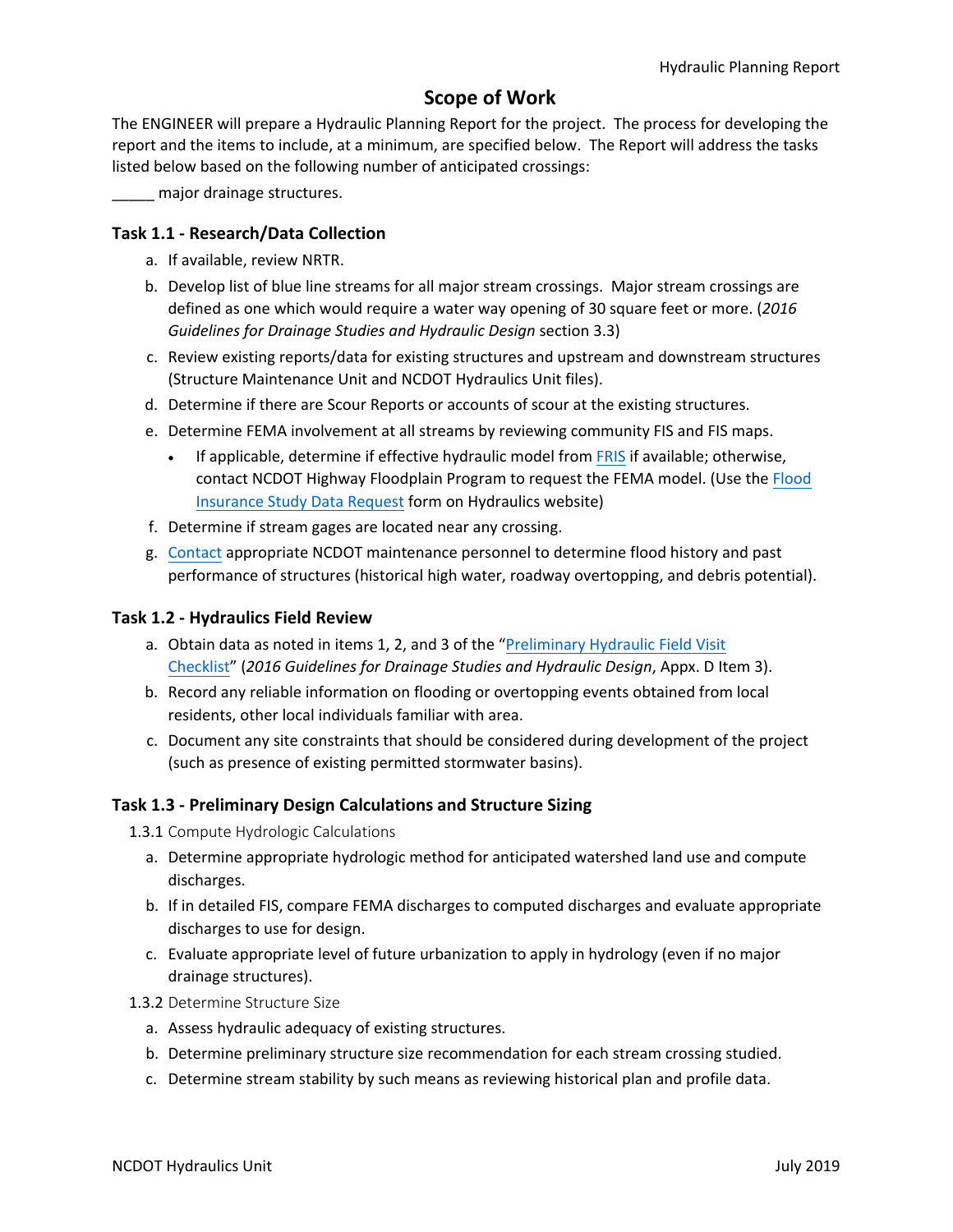# **Task 1.4 - Assimilate Data and Prepare the Hydraulic Planning Report**

- a. Dated cover page noting project and firm's name, sealed by an NC registered professional engineer responsible for the report's contents.
- b. Brief description of the overall project.
- c. Site map showing all stream crossing sites and overall project limits. (Also provide the digital mapping files as a separate attachment)
- d. "[Preliminary Hydraulic Recommendations for Major Crossings](https://connect.ncdot.gov/resources/hydro/FormsChecklists/CP2A%20Preliminary%20Major%20Crossings.zip)" table (*2016 Guidelines for Drainage Studies and Hydraulic Design*, Appx. D Item 4). Mark N/A for Site No. if no major drainage structures.
- e. Descriptions and recommendations for each site separately. Details to include are as follows:
	- Describe the existing conditions/structure at each stream crossing site.
	- Describe upstream and downstream hydraulic structures.
	- Discuss the impact that the proposed structure could have on the adjacent floodplain and upstream properties, including description and number of structures (buildings) and their location relative to the site. Identify if an MOA or CLOMR submittal will be required and if there is anything special about the site that will significantly affect design and construction or possibly delay the project schedule.
	- Provide copy of FEMA mapping with sites marked, even those without FEMA involvement. Include applicable tables/data from the FIS with site locations indicated.
	- Identify and list any Green Sheet commitments required by the hydraulic design (such as coordination with NCFMP and as-built surveys for FEMA crossings).
	- Note the locations of existing utility lines (e.g. sewer, telephone, power, etc.) that could affect the hydraulic recommendations or selection of alternatives. This information does not need to be included in the site narrative if it is adequately depicted and described on the field sketch.
	- Assess environmental considerations (such as stream classification) and permit requirements (Buffer, CAMA, NPDES Permit etc.). Review the NCDOT's NPDES [Post-](https://connect.ncdot.gov/resources/hydro/Pages/Highway-Stormwater-Program.aspx)[Construction Stormwater Program](https://connect.ncdot.gov/resources/hydro/Pages/Highway-Stormwater-Program.aspx) (PCSP) and summarize measures needed for compliance. Identify existing stormwater BMPs which may be impacted by the project.
	- Recommend proposed hydraulic structure at each site. Recommend location for replacement structure, if warranted.
	- For existing routes, if a detour structure may be required, recommend size, location, and approximate roadway grade relative to main roadway.
	- Describe and identify adequacy of the existing proposed roadway alignment (horizontal and vertical), especially as it may relate to hydraulic design concerns, such as streams and wetlands, floodplain impacts, or hydroplaning.
	- Sketch plan and profile view(s) to scale, showing existing site data, historical stream profiles, and recommended structure. If recommended structure is a bridge, include assumed superstructure size/type and recommended span arrangement.
	- Photographs of crossing site and copy of USGS Quad with drainage area delineated.
	- Site hydrology data and computations.
	- Hydraulic computations used in determining recommended structure size.